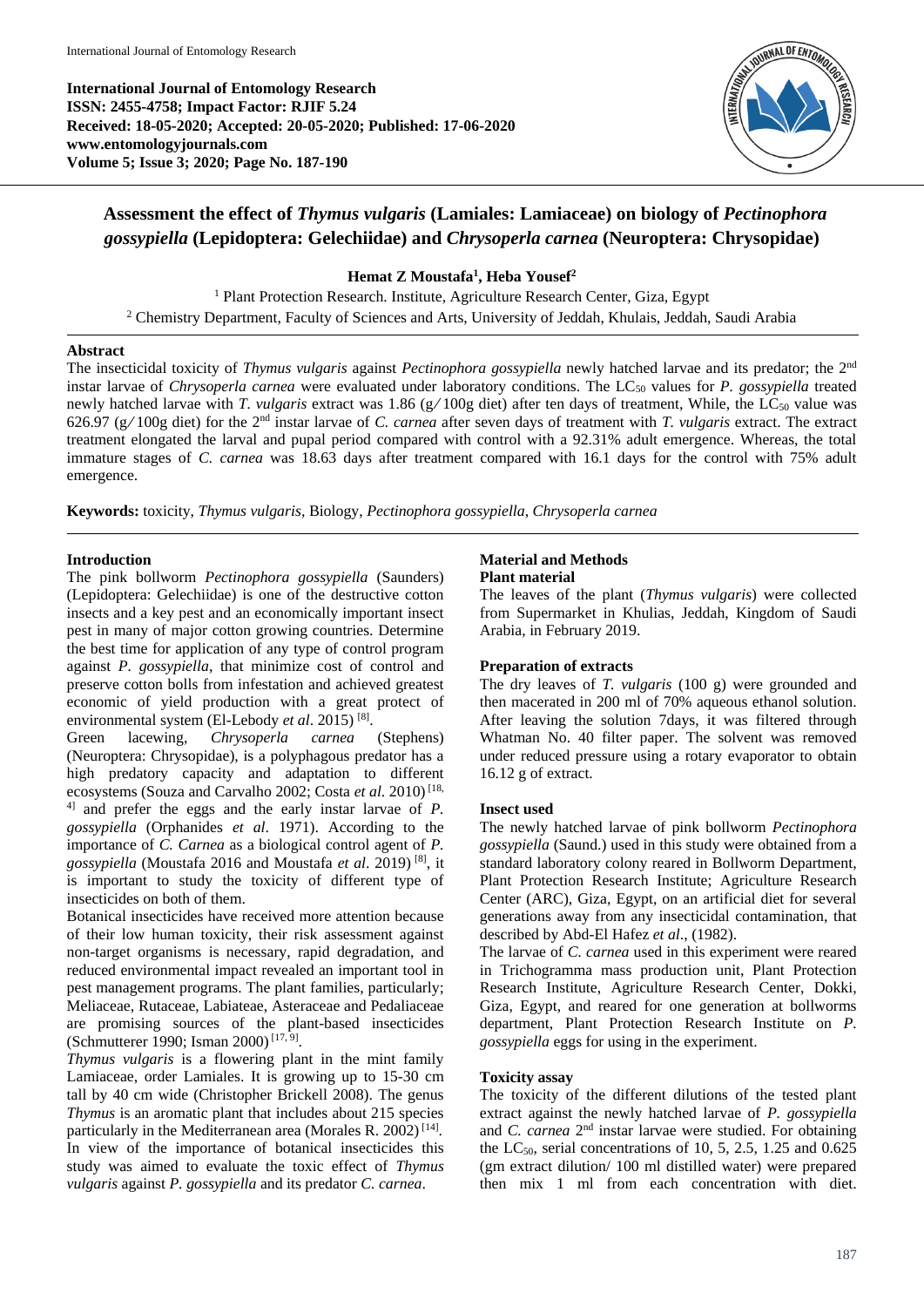Fifty newly hatched larvae of *P. gossypiella* were transferred individually to the surface of the treated diet, after 48 hours, the live larvae were transferred on untreated diet and kept in glass tubes (2 x 7.5 cm). And dip egg cards of *P. gossypiella* with each concentration and prepare thirty 2<sup>nd</sup> instar larvae *C. carnea* for exposure to the treated eggs. For the control test untreated diet was used. All tubes were capped with cotton stopper and incubated at 26±2 ºc and 70- 85% RH and inspected daily until pupation.

Mortality was recorded at intervals after 2, 5, 7 and 10 days after larval treatments. Mortality percentages were corrected according to Abbott's formula (1925) in each case. Larval, pupal durations, weights and adult emergence were

determined. The values of  $LC_{50}$  were calculated to investigate the effect of *T. vulgaris* extract on the developmental stages of *P. gossypiella* larval and pupal duration (immature stages).

Statistical analysis was calculated by ANOVA and Duncan's multiple range tests (ANOVA of arcsine square root transformed percentages), Duncan (1955).

#### **Results and Disscusion**

The toxicity of the plant extract of *T. vulgaris* on *P. gossypiella* newly hatched larvae and the 2nd instar larvae of its predator *C. carnea* was presented in Tables (1 and 2).

|  | <b>Table 1:</b> Toxicity of <i>T. vulgaris</i> against newly hatched larvae of <i>P. gossypiella</i> |  |
|--|------------------------------------------------------------------------------------------------------|--|
|  |                                                                                                      |  |

| <b>Treatment</b>          | Corrected mortality $(\% )$ |                    |                    |                    |
|---------------------------|-----------------------------|--------------------|--------------------|--------------------|
|                           | 2 days                      | 5 days             | 7 days             | 10 days            |
| Control                   | 0.00                        | 0.00               | 0.00               | 0.00               |
| $10.00$ [gm/ 100 ml D.W.] | $63.5^{\rm a}$              | $67.94^{\rm a}$    | 68.86 <sup>a</sup> | 69.21 <sup>a</sup> |
| $5.00$ [gm/ 100 ml D.W.]  | 51.28 <sup>b</sup>          | 57.18 <sup>b</sup> | 59.14 <sup>b</sup> | 59.19 <sup>b</sup> |
| $2.50$ [gm/ 100 ml D.W.]  | $38.94^{\circ}$             | 44.74c             | 49.94 <sup>c</sup> | $52.73^{\circ}$    |
| 1.25 [gm/ 100 ml D.W.]    | 27.63 <sup>d</sup>          | 32.80 <sup>d</sup> | 40.75 <sup>d</sup> | 46.30 <sup>d</sup> |
| $0.625$ [gm/ 100 ml D.W.] | $18.23^e$                   | $22.41^{\circ}$    | $32.04^e$          | $39.97^{\circ}$    |
| $LC_{50}$                 | 4.65                        | 3.35               | 2.51               | 1.86               |
| Slope                     | $1.04 \pm 0.26$             | 1.04±0.26          | $0.77 \pm 0.25$    | $0.53 \pm 0.24$    |
| F                         | $108.90***$                 | $545.6***$         | $657.5***$         | 495.5***           |
| LSD                       | 0.55                        | 0.79               | 1.81               | 1.57               |

Values in the column are all significantly different from each other (ANOVA, Duncan's multiple range test, *P* < 0.05).

The LC<sub>50</sub> values for *P. gossypiella* newly hatched larvae treated with *T. vulgaris* extract were 4.65, 3.35, 2.51, 1.86 (gm**/** 100 ml D.W.) after two, five, seven and ten days of the treatment respectively, table  $(1)$ . While, LC<sub>50</sub> values was

626.97 after treatment with *T. vulgaris* extract after two, five and seven days after treatment of *C. carnea* 2<sup>nd</sup> instar larvae as shown in table (2).

| <b>Treatment</b>         | Corrected mortality (%) |                 |                 |  |
|--------------------------|-------------------------|-----------------|-----------------|--|
|                          | 2 days                  | 5 days          | 7 days          |  |
| Control                  | 0.00                    | 0.00            | 0.00            |  |
| 10.00 [ml/ 10 ml D.W.]   | 22.45                   | 22.45           | 22.45           |  |
| 5.00 [ml/ 10 ml D.W.]    | 18.84                   | 18.84           | 18.84           |  |
| 2.50 [ml/ 10 ml D.W.]    | 15.61                   | 15.61           | 15.61           |  |
| $1.25$ [ml/ 10 ml D.W.]  | 12.77                   | 12.77           | 12.77           |  |
| $0.625$ [ml/ 10 ml D.W.] | 10.31                   | 10.31           | 10.31           |  |
| $LC_{50}$                | 626.97                  | 626.97          | 626.97          |  |
| Slope                    | $0.43 \pm 0.51$         | $0.43 \pm 0.51$ | $0.43 \pm 0.51$ |  |
| F                        | 48.67***                | 48.67***        | 48.67***        |  |
| LSD                      | 2.18                    | 2.18            | 2.18            |  |

**Table 2:** Toxicity of *T. vulgaris* against *C. carnea* 2<sup>nd</sup> instar larvae

The results in Table (3) showed the latent effect on larval, pupal period and total immature stage, for the newly hatched larvae of *P. gossypiella* treated with the LC<sub>50</sub> value of *T. vulgaris* extract compared with the control.

**Table 3:** Effect of LC<sup>50</sup> concentration of *T. vulgris* extract on some biological parameters of *P. gossypiella*.

|                         | Larvae stage                                     |            | <b>Pupal period</b>                               | <b>Total</b><br>Immature<br>stages | % Adult<br><b>Emergence</b> |
|-------------------------|--------------------------------------------------|------------|---------------------------------------------------|------------------------------------|-----------------------------|
| <b>Treatments</b>       | <b>Larval duration (days)</b><br>$(Mean \pm SE)$ | % Pupation | <b>Pupal duration</b><br>$(days)$ (Mean $\pm$ SE) |                                    |                             |
| $2.50$ [ml/ 10 ml D.W.] | 21.08 <sup>a</sup>                               | 43.33      | 8.27 <sup>a</sup>                                 | $29.35^{\rm a}$                    | 92.31 <sup>a</sup>          |
| Control                 | $16.5^{b}$                                       | 100        | 7.17 <sup>a</sup>                                 | 23.67 <sup>b</sup>                 | 100 <sup>b</sup>            |
| F value                 | $60.84**$                                        | $80.55***$ | .94 <sup>ns</sup>                                 | 44.17**                            | $192***$                    |
| LSD                     | 2.02                                             | 17.63      | 1.73                                              | 2.95                               | .60                         |

Values within the same column having the same letters are not significant different (ANOVA, Duncan's multiple range tests, *P <* 0.05)

Generally, the extract was significantly prolonged the duration of larval stage. These periods were estimated by 21.08 days/larvae compared with 16.5 days in control. Also, the used extract caused little or non-significant changes in

pupal period, by 8.27 days/ pupa, compared to that of the control, 7.17 days. The percentage of the pupation was 43.33% in the treatment compared with 100% in the control. The total immature stage of *P. gossypiella* was 29.35 days,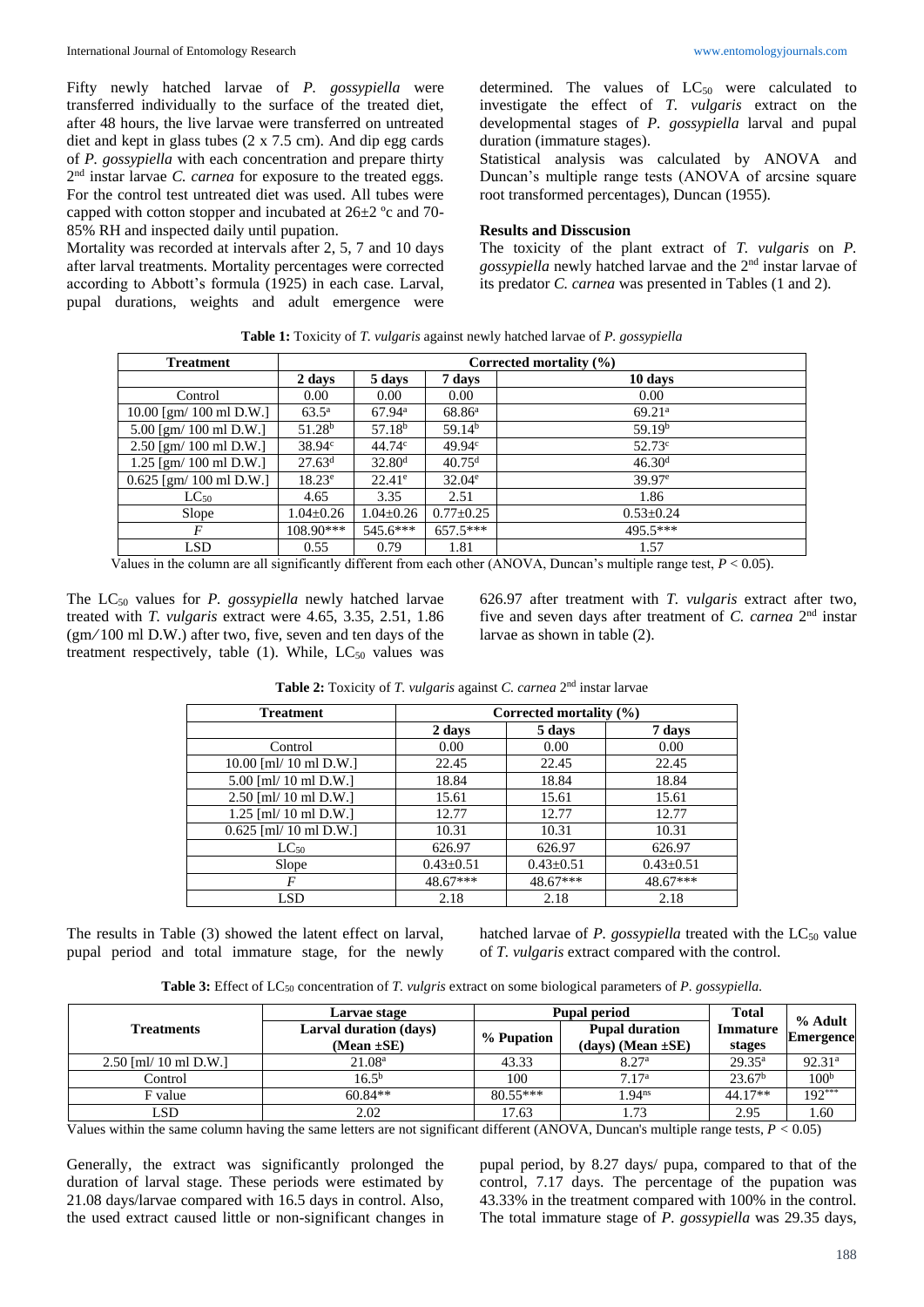compared with 23.67 days for the control. The adult emergence percentage was 92.31% after the treatment compared with 100% in the control.

Data in Table (4) showed the latent effect on larval and pupal period of the 2nd instar larvae of *C. carnea* after the treatment with the concentration of 10gm/ 100 ml D.W. of *T. vulgaris* extract compared with the control. The duration of larval stage for the  $2<sup>nd</sup>$  and  $3<sup>rd</sup>$  instar larvae was 10.00 days after treatment with *T. vulgaris* extract compared to 8.20 days for the control. Also, cocoon duration after extract treatment was 8.63days/cocoon, compared to 7.90 days in the control, with the percentage of cocoon formation (pupation) by 70.00%. The total immature stage of *P. gossypiella* was 18.63 days, compared with 16.10 days in control. On the other hand, the percentage of adult emergence was 75.00% compared with 80.00% in control.

**Table 4:** Effect of LC<sup>50</sup> concentration of *T. vulgaris* extract on some biological parameters of *C*. *carnea*

| <b>Treatments</b>      | Larval duration           | <b>Pupal period</b> |                          |                       |                    |
|------------------------|---------------------------|---------------------|--------------------------|-----------------------|--------------------|
|                        | $(2nd$ and $3rd$ instars) | % Pupation          | <b>Cocoon duration</b>   | <b>Total Immature</b> | % Adult            |
|                        |                           | (Cocoon formation)  | $(days)$ (Mean $\pm$ SE) | stages                | <b>Emergence</b>   |
| 10.00 [ml/ 10 ml D.W.] | $10.00^{\rm a}$           | 70.00               | 8.63 <sup>a</sup>        | $18.63^{\circ}$       | 75.00a             |
| Control                | 8.20 <sup>a</sup>         | 80.00               | 7.90 <sup>a</sup>        | 16.10 <sup>b</sup>    | 80.00 <sup>a</sup> |
| F-value                | 6 <sup>ns</sup>           | 1.5 <sup>ns</sup>   | $3.62^{ns}$              | $35.82**$             | $1.35^{ns}$        |
| LSD                    | 2.27                      | 22.67               | 2.91                     | 2.09                  | 18.30              |

Values within the same column having the same letters are not significant different (ANOVA, Duncan's multiple range tests, *P <* 0.05)

In this respect, there are many authors that treated different insect pests with *Thymus vulgaris* plant extracts like; Klaudia *et al*. (2020) [10] determine the effect of *T. vulgaris* plant extract, the results showed that plant species had a significant influence on the choice of feeding site of *Acrobasis advenella* (Lepidoptera, Pyralidae) and lower number of eggs and larvae was observed for *T. vulgaris*. Also, Yazdani *et al* (2014) found that the *T. vulgaris* essential oils was toxic on the lesser mulberry pyralid *Glyphodes pyloalis* and affected the nutritional indices of the 4<sup>th</sup> instar larvae of *G. pyloalis* and therefore, the used essential oil concentrations may be considered as alternatives to the classic pest control agents. Khosravi and Sendi (2013) [12] found that *T. vulgaris* has possessed the greatest effect on *Xanthogaleruca luteola* beetle larval development. Also, Abdelaziz *et al.* (2012) [2] found that *T. vulgaris* leaves extract caused (95%) mortality as insecticidal effect on the larvae of *Tuta absoluta* under the laboratory conditions.

On the other hand the effect of the extract of the plant under studying on *p. gossypiella* predator *C. carnea* was investigated by some authors but in contrary with our results like, Irannejad and Samih (2012) evaluated side effects of *T. vulgaris* on the survival rate and the reproductive parameters of *C. carnea* in controlled condition. The life duration of the predator on eggs treated on *T. vulgaris* was 69 days showed that it had the lowest survival period. The minimum fecundity of the females was 231.10 eggs in *T. vulgaris*. And, Mohammad *et al.* (2012)<sup>[13]</sup> evaluated the side effects of the plant extracts of *Calotropis procera*, *Teucrium polium*, *Fumaria parviflora* and *Thymus vulgaris* on *C. carnea* and they found that *C. procera* and *T. polium* are the most suitable choices.

In conclusion, *Thymus vulgaris* extract highly toxic effect against *p. gossypiella* larvae, on contrast the extract showed little effect on the predator *C. carnea* at the different concentrations used. The  $LC_{50}$  concentration of the extract prolonged larval and pupal periods of *p. gossypiella* larvae compared with the control. *Thymus vulgaris* extract can be considered as new insecticide in the *p. gossypiella* control.

#### **References**

- 1. Abbott WSA. Method for computing the effectiveness of an insecticide. J Econ. Entomol, 1925; 18:265.
- 2. Abdelaziz N, Rachid B, Abderrahim H, Nezha AT.

Larvicidal effect of plant extracts on *Tuta absoluta* (Lepidoptera, Gelechiidae). Integrated Control in Protected Crops, Mediterranean Climate IOBC-WPRS Bulletin. 2012; 80:305-310.

- 3. Abd El-Hafez A, Metwally AG, Saleh MRA. Rearing pink bollworm *Pectinophora gossypiella* (Saund.) on kidney bean diet in Egypt. Res Bull, Fac Agric, Zagazig Univ. 1982; 576:1-10.
- 4. Costa DB, Souza B, Carvalho GA, Carvalho CF. Residual action of insecticides to larval of *C. externa*  (Hagen, 1861) (Neuroptera: Chrysopidae) under greenhouse conditions. Ciência Agrotecnologia Lavras. 2003; 27(4):835-839.
- 5. Christopher B. RHS A-Z encyclopedia of garden plants. Dorling Kindersley, United Kingdom, 2008.
- 6. Duncan DB. Multiple range and multiple F test. Biometrics, 1955; 11:1-42.
- 7. Elham Y, Sendi JJ, Jalil H. Effect of Thymus vulgaris L. and Origanum vulgare L. essential oils on toxicity, food consumption, and biochemical properties of lesser mulberry pyralid Glyphodes pyloalis Walker (Lepidoptera: Pyralidae). Journal of Plant Protection Research. 2014; 54(1):53-61.
- 8. El-Lebody A. Kreema; Hemat Z. Moustafa and Amany M. Rizk. Study the Biology and Thermal Requirements of *Pectinophora gossypiella* (Saunders), Infestated Cotton Bolls var Giza 90, Under Natural Conditions Egypt. Acad. J Biolog. Sci. 2015; 8(3):115-125.
- 9. Isman MB. Plant essential oils for pest and disease management. Crop Prot. 2000; 19(8-10):603-608.
- 10. Klaudia M, Edyta GD, Katarzyna G. Effects of plant extracts and essential oils on the behavior of *Acrobasis advenella* (Zinck.) caterpillars and females Journal of Plant Diseases and Protection. 2020; 127:63-71.
- 11. Irannejad MK, Samih MA. Effect of some pesticides and plant extracts on survival period and reproductive parameters of *Chrysoperla carnea* (Stephens). Journal of Entomological Research. 2012; 4(3):197-213.
- 12. Khosravi R, Sendi JJ. Toxicity, development and physiological effect of *Thymus vulgaris* and *Lavandula angustifolia* essential oils on *Xanthogaleruca luteola* (Coleoptera: Chrysomelidae) Journal of King Saud University - Science. 2013; 25(4):349-355.
- 13. Mohammad KIN, Mohammad AS, Khalil TJ**,** Ali A**.** Investigation on the Effects of some Pesticides and